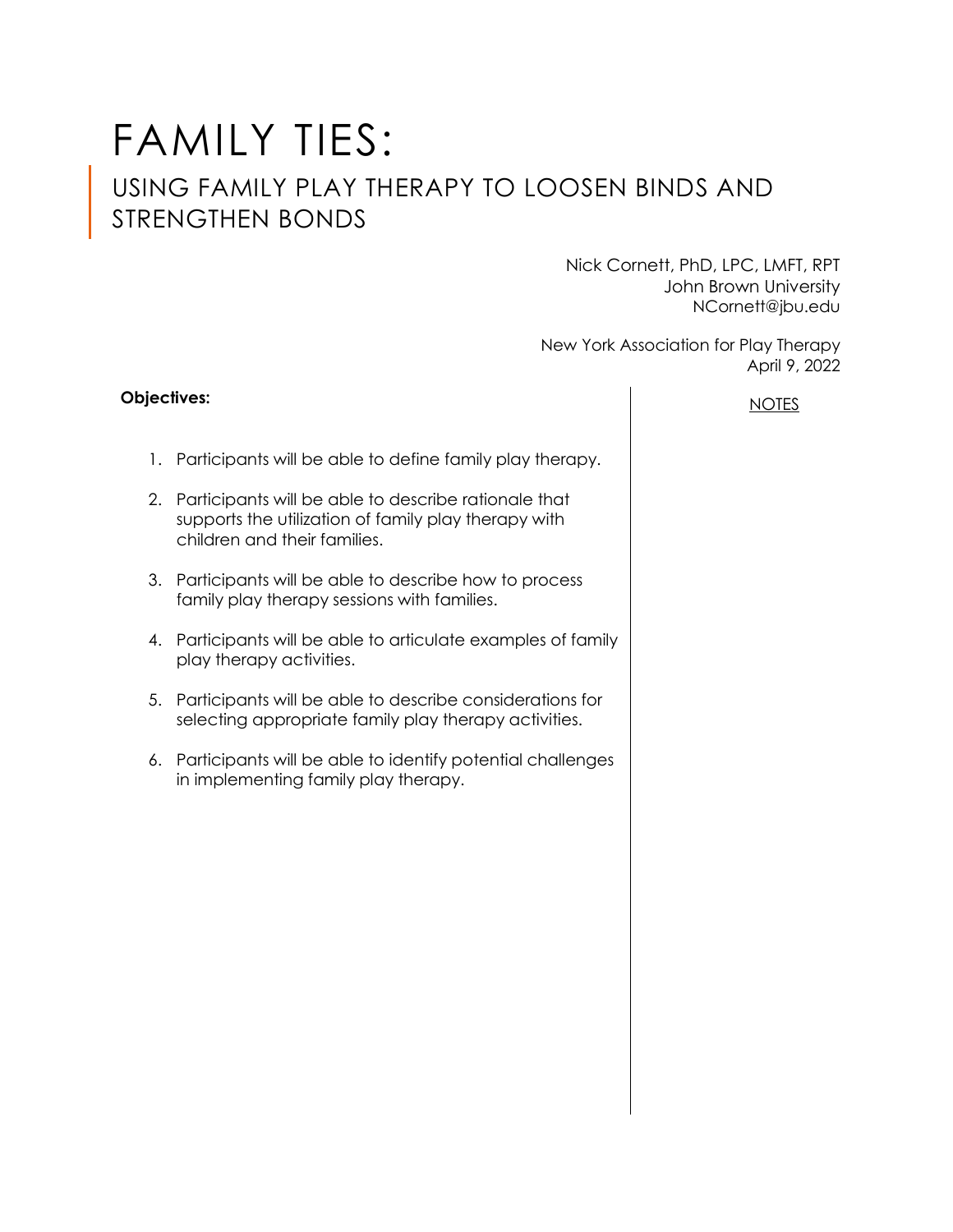#### **What is family play therapy?**

Family play therapy is a modality in which play therapists utilize the therapeutic powers of play to assess and to strengthen family relationships, thereby promoting individual family member development and wellbeing.

#### **Why use family play therapy?**

- 1. Families influence children. Children influence families.
	- Research supports the relationship between family functioning and individual wellbeing across the lifespan:
		- o Infants (Brackbill et al., 1990)
		- o Children (Bastiaansen et al., 2005)
		- o Adolescents (Paradis et al., 2011)
	- World Mental Health Survey (Kessler et al., 2010)
		- o Over 51,000 adults
		- o Over 21 countries
		- o What was the greatest predictor of whether or not someone experienced a mental health disorder as an adult? Childhood adversities associated with maladaptive family functioning.
	- 93% of play therapists reported believing that "family factors were significantly involved in the development of child-based emotional issues" (Haslam & Harris, 2011, p. 60).
	- 73% of parents seeking play therapy services for their children indicated experiencing family relationship concerns (Tsai & Ray, 2011, p. 105).
- 2. Families can provide a context that can help us to make sense of individual family member behavior: "All behavior makes sense in context" (Ray & Watzlawick, 2009, p. 186).
- 3. Because it is inclusive; children and parents can included in meaningful ways in the therapeutic process
	- 3.5% of the total words spoken in family therapy sessions were spoken by children (Cederborg, 1997).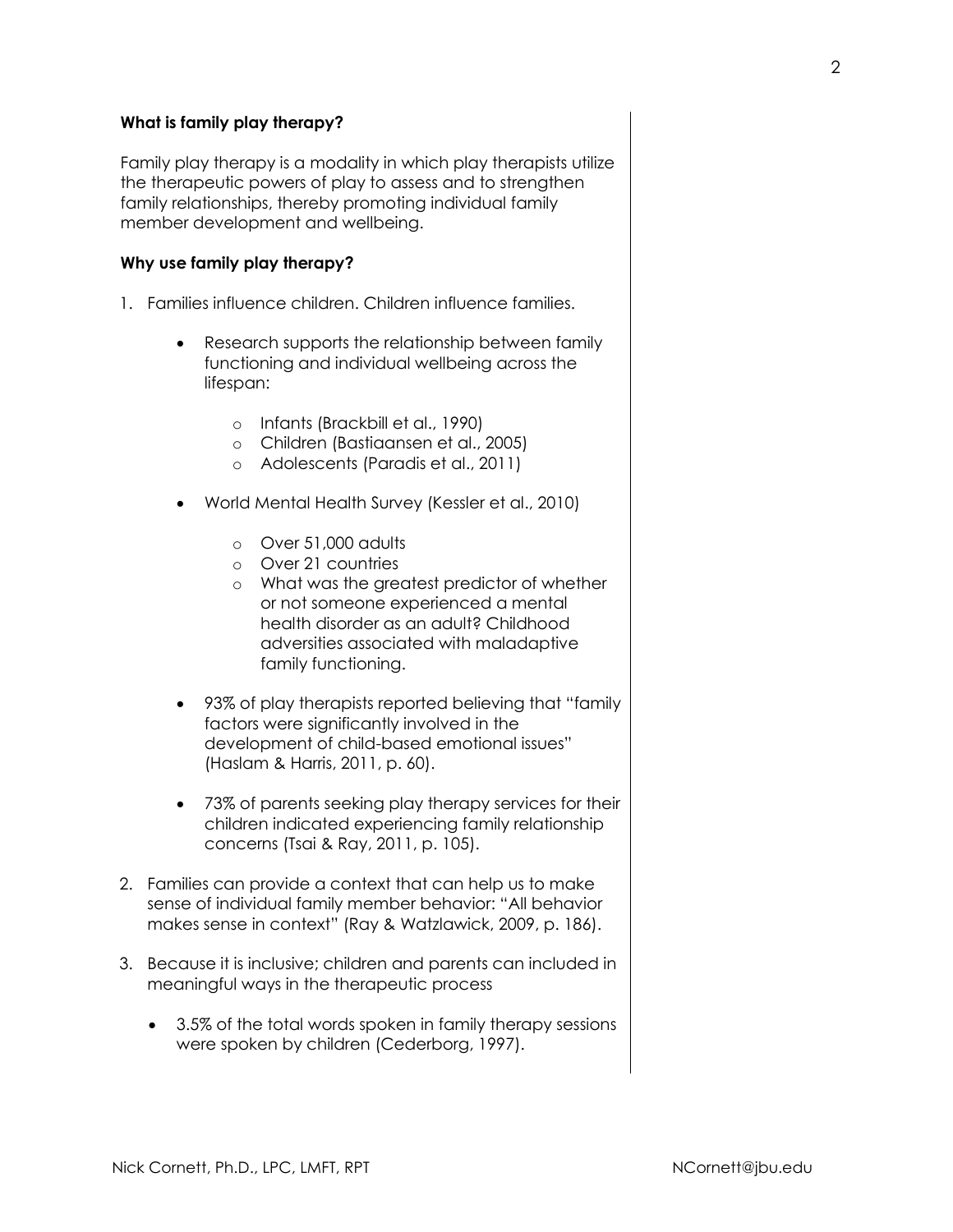- Sax (2007) found that parents experiencing mental health issues with their young children reported desiring therapy that
	- o provided them with effective helping strategies,
	- o meaningfully involved them, and
	- o provided them with support.
- 4. Play allows for a broader range of expression than can be communicated in words, providing an opportunity to observe, to assess, and to strengthen family interactions more readily:

"When the therapist asks the family questions, the family members control what they are presenting. In selecting what material to communicate, they frequently try hard to put their best foot forward, as it were. But when the therapist gets the family members to interact with each other, transacting some of the problems that they consider dysfunctional…he unleashes sequences beyond the family's control" (Minuchin & Fishman, 1981, p. 78).

- 5. Because family members share a natural bond with one another that's rich with therapeutic potential, and play can enhance that bond.
- 6. Because family members can reach each other in ways that we cannot.
	- 1. Research on the effectiveness of
		- i. family therapy: Family therapy was found to be as effective as individual therapy, more efficient, but used five times less (Crane & Payne, 2011).
		- ii. filial play therapy: Parents trained in filial play therapy tend to achieve significant outcomes with their children (even comparatively greater outcomes than play therapists achieve with their clients) (Cornett & Bratton, 2015; Lin & Bratton, 2015)
		- iii. family play therapy: Use of play-based activities 1) increased participation and engagement, (2) strengthened therapeutic alliances with children, and (3) increased positive family interactions.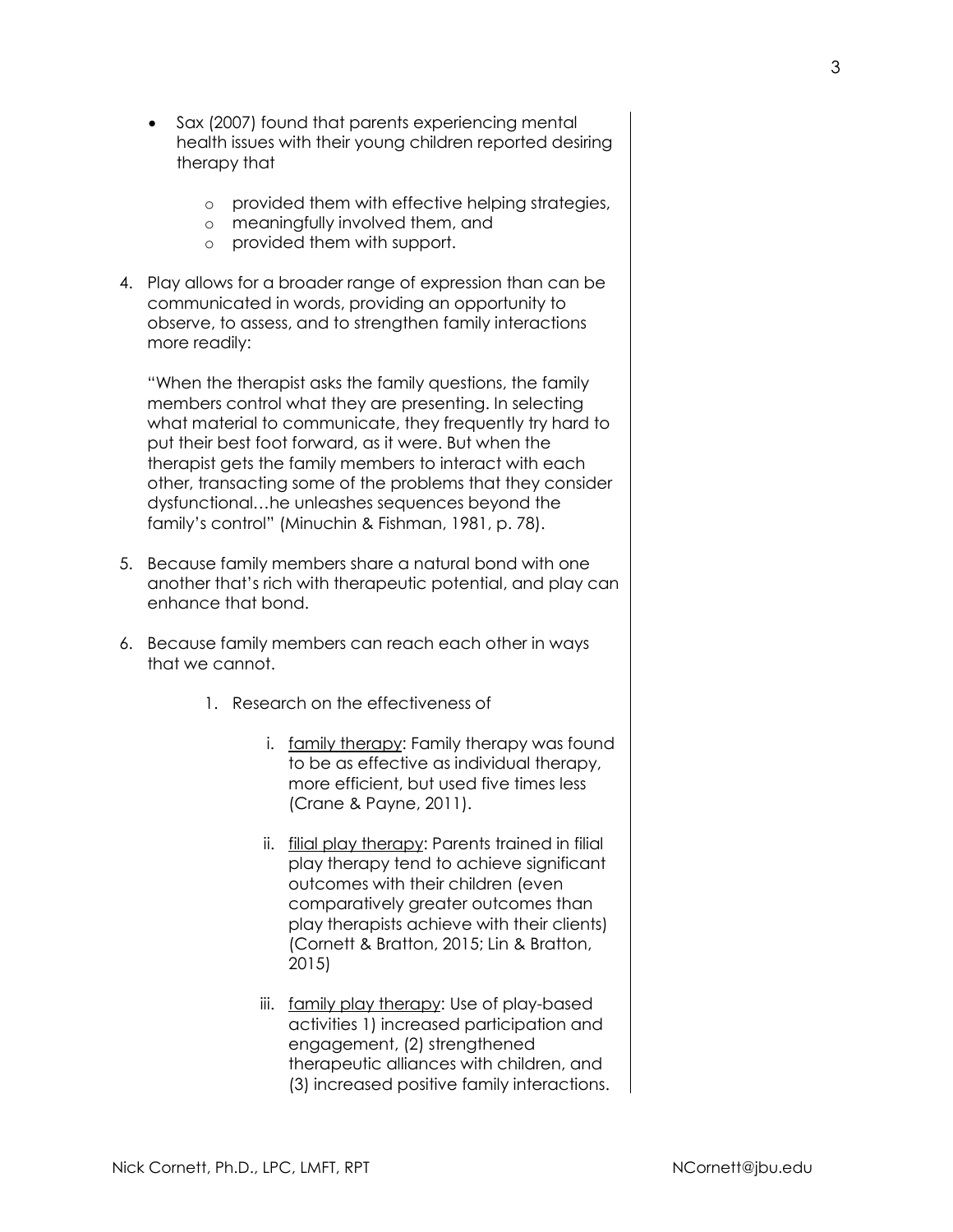(Thompson, Bender, Cardosa, & Flynn, 2011; Willis, Walters, & Crane, 2014)

- Caregiver involvement in the therapeutic process has been associated with greater outcomes for children (Richards et al., 2008)
- 7. Because family-oriented work is supported by "best practice" guidelines
	- Play Therapy Best Practices (APT, 2020)
		- o Play therapists foster the client's interest and welfare which includes securing and supporting nurturing relationships in the client's life" (p. 2).
		- o "Play therapists recognize that clients often have family members and other significant adults who have influence in the client's psychosocial growth and development, and strive to gain understanding of the roles and involvement of these other individuals so that they may provide positive therapeutic support where appropriate" (p. 7).
	- Credentialing Standards (APT, 2020)
		- o "APT identifies the following areas of competencies as essential to the competent practice of play therapy, irrespective of theoretical orientation":
			- "1h. Demonstrate knowledge of family & systemic theories in play therapy" (p. 11)
			- "2c. Apply assessments that highlight various aspects of the child and/or system and the play therapy process (e.g. conceptualization, diagnosis, family dynamics, treatment suitability and effectiveness, termination)" (p. 11)
	- Evidence-Based Practice for Children and Adolescents (APA, 2008)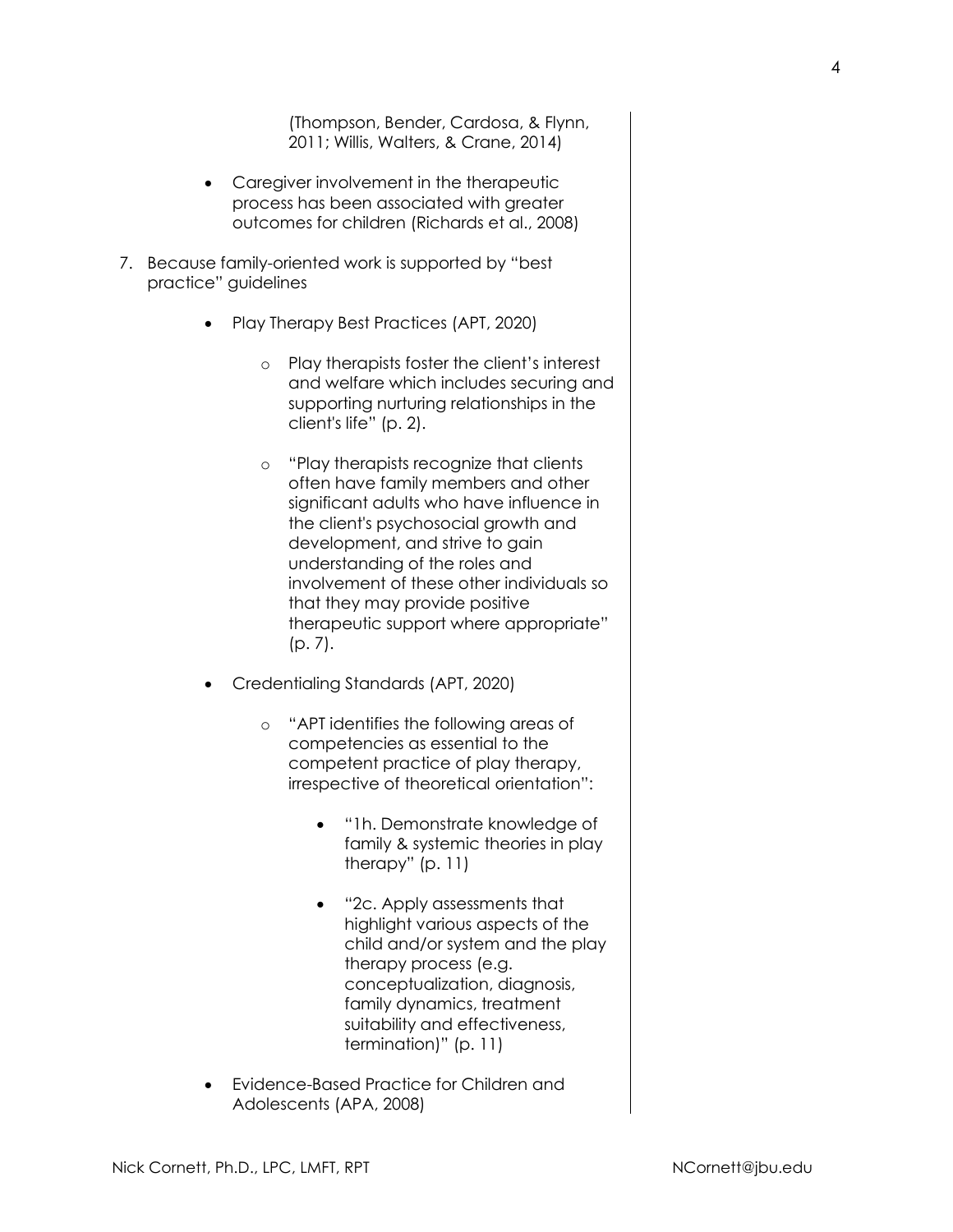"Although many psychosocial treatments emphasize the child as an individual, those that include family context and actively engage families in fostering adaptive development represent optimal approaches. Some evidencebased treatment approaches explicitly engage family members and target family change as a necessary outcome. However, even in treatments that lack this explicit focus, it is clear that families are essential partners in clinical engagement of children, support for children who are learning new ways of functioning and coping (e.g., Mendlowitz et al., 1999; Thienemann, Moore, & Tompkins, 2006), and support for sustaining changes after children are no longer receiving care (Hawley & Weisz, 2005)" (APA, 2008, p. 7).

#### **How do I use family play therapy?**

#### **Conceptualizing family play therapy**

*Key family systems concepts*

- Enactments (Minuchin & Fishman, 1981)
- Family rules (Jackson, 1965)
- Family roles (Everett, 2000)
- Boundaries (Minuchin, 1974)
- Hierarchy (Minuchin & Fishman, 1981)
- Triangles (Haley, 1967)

#### **Explaining family play therapy to families**

- Keep it short.
- Keep it simple.
- Be confident.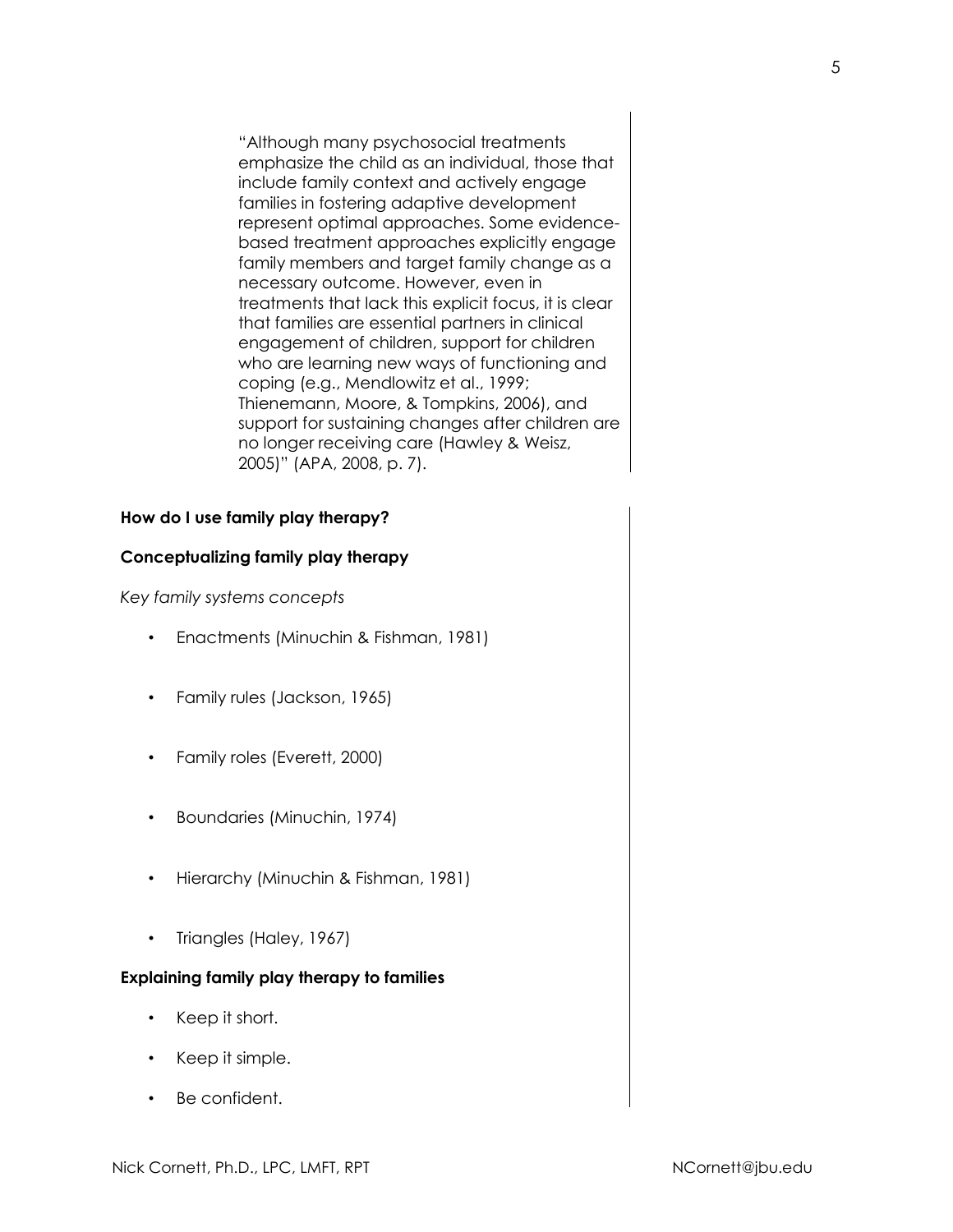- Seek their input. Hear their concerns. Respect their choice.
- Example explanation:
	- "Working with children often means working with families. I imagine these issues have affected your family, and you're probably interested in understanding your child's issues better and learning how to respond in more effective ways. How exactly this work will involve your family is something we will determine over time based on your child's needs. How does that sound to you?"
	- "When I'm working with children and their families, I also usually include play and art activities, because that helps to keep children interested and involved in addressing these concerns and contributing to the solutions. I find that the grown-ups don't mind having a little fun, too. It really can provide a way to bring your family together while you tackle these issues. How does that sound to you?"

#### **Structuring family play therapy activities**

Play therapists can consider adjusting the following variables in how they structure and facilitate a particular activity order to accomplish particular therapeutic purposes:

- Prompt
	- More open-ended? (trusting family's creativity and direction)
	- More specified? (trusting therapist's directing and guiding)
- Family involvement
	- Individual activity? (elicits perceptions)
	- Joint activity? (elicits interactions)
- Therapist involvement
	- Assessment? (less involved)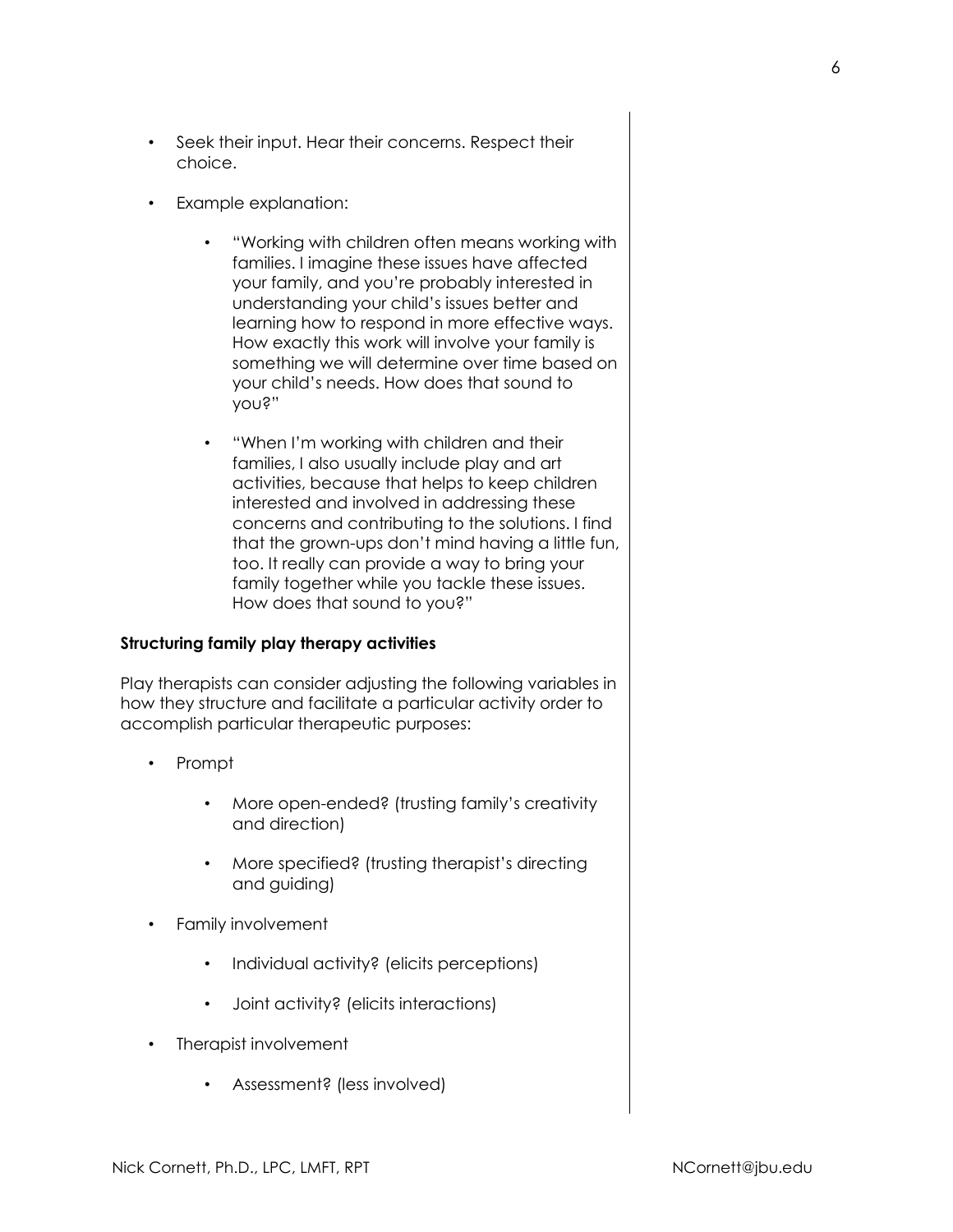• Intervention? (more involved)

#### **Processing family play therapy activities with families**

*Questions to guide observations*: (Landgarten, 1994, pp. 222-223)

- 1. "Who initiates, and who ends, the artwork, and in what order did the rest of the family make their contributions?
- 2. Which members' suggestions were utilized and which were ignored?
- 3. Which participants remained in their own space versus those who crossed over?
- 4. Did anyone 'wipe out' another person by superimposing their image on top of someone else's?
- 5. Who made friendly contact gestures and who made hostile ones?
- 6. Did any member send out a 'leave-me-alone' message?
- 7. Where is each person's contribution (central, end, corner, all over)?
- 8. How much space did each individual occupy?
- 9. Who functioned dependently and who independently?
- 10. Who contributed content that was either provocative or emotionally laden, and how did the rest of the family respond?
- 11. Did a leader evolve?
- 12. Who contributed the most and who the least amount of art?
- 13. Did the interaction take on a structure or was it chaotic?
- 14. Did the members take turns, work in teams, or work simultaneously?
- 15. Was the working style concordant or discordant?"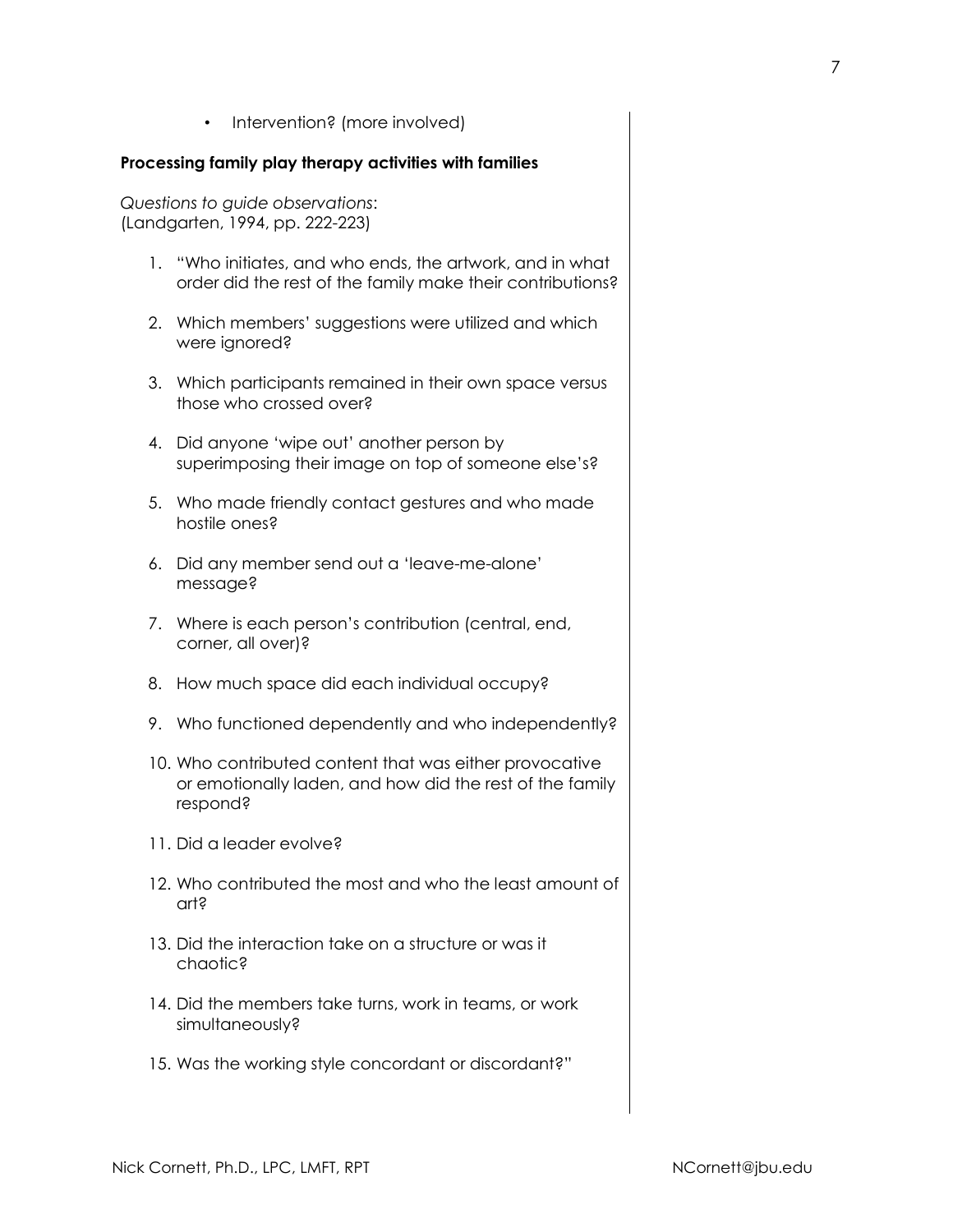#### **General method for processing**

|                 | Processing the<br>Product                                                       | Processing the<br><b>Process</b>                                                                       |
|-----------------|---------------------------------------------------------------------------------|--------------------------------------------------------------------------------------------------------|
| General         | 1. "Tell me about<br>what you<br>created."                                      | 3. "Tell me about<br>what it was like for<br>you to experience<br>this."                               |
| <b>Specific</b> | 2. "Tell me more<br>about this<br>[pointing to<br>particular area or<br>item]." | 4. "Tell me about<br>what is was like for<br>you when [noting<br>something specific<br>you observed]." |

#### **General progression of session**

*Lewinian Experiential Learning Model* (adapted by Kolb, 1984)



#### **On selecting activities**

There are a plethora of play-based activities and techniques that can be utilized in the context of working with families. Look into resources in:

- Play therapy/family play therapy
- Sandtray
- Art and expressive therapies
- Experiential/group activities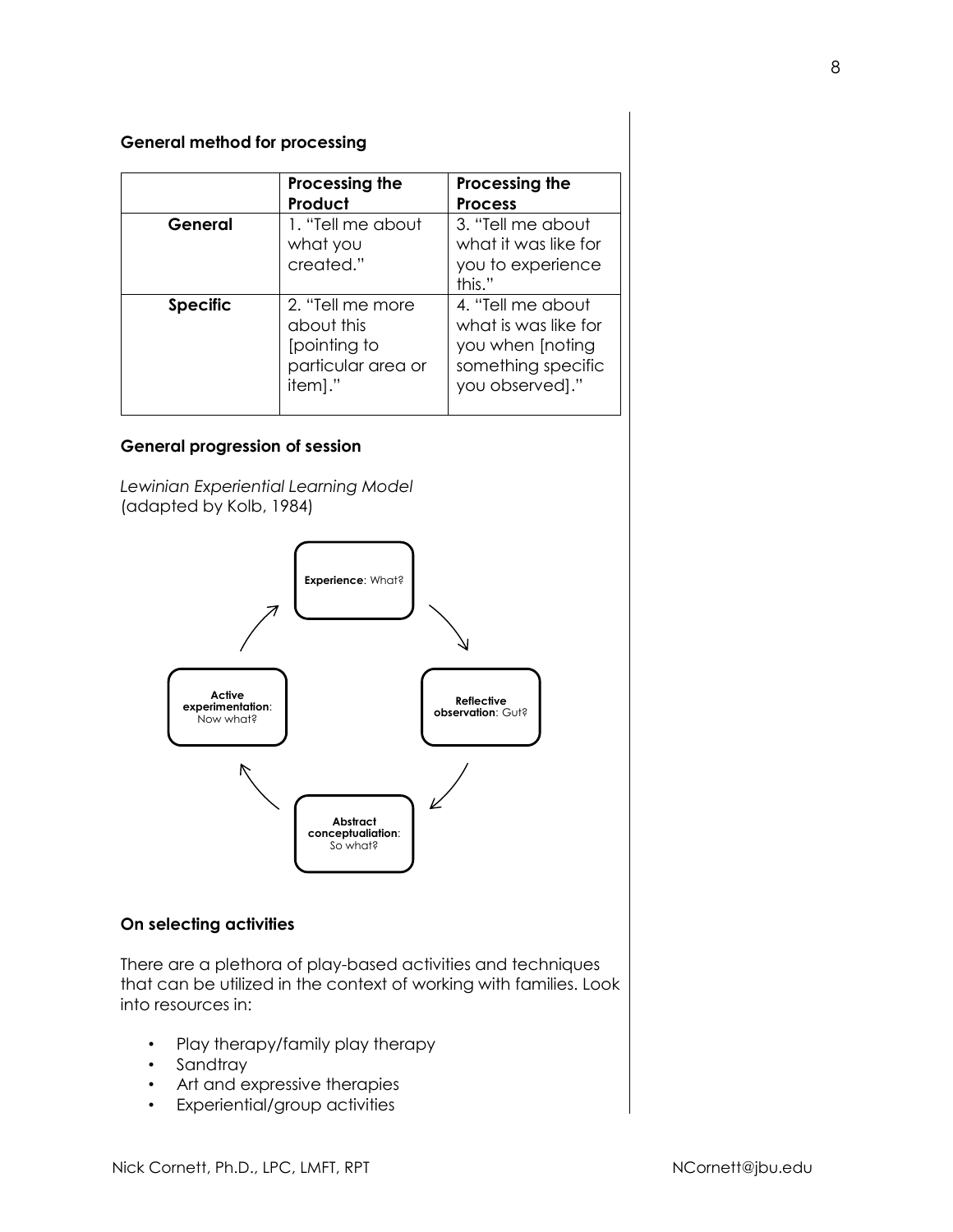• Your own creativity!

When selecting techniques, therapists should consider (Sweeney & Shaw, 2016):

- Is this technique developmentally appropriate?
- Does this technique have a theoretical basis?
- Does my use of this technique have specific therapeutic intent?

**REMEMBER:** The techniques are simply means to ends (e.g., building therapeutic relationships, encouraging expression/understanding, providing context to work towards treatment goals, etc.). Don't get too caught up in them.

Developmental considerations: Keep your "audience" in mind!

Continuum of play therapy activities

More play-based: Relies more on the experience, more child-friendly, may engage adults less, more family-led

More talk-based:

Relies more on abstract thinking, more adult-friendly, may engage children less, more therapist-led

Regarding the use of games in family play therapy (Sweeney & Shaw, 2016):

Be mindful that many games encourage competition and evaluation, which may undermine efforts to strengthen family relationships.

#### **Potential challenges of family play therapy**

- Access to the family
- Motivation/desires of client and family
	- Desire of the family to be involved
	- Desire of the client to involve family
- Clarity in defining "the client" (ACA, 2014, A.6.d, A.8, B.4.b; APT, 2020, B.2)
- Continuity of sessions
- Acceptability of play to family members